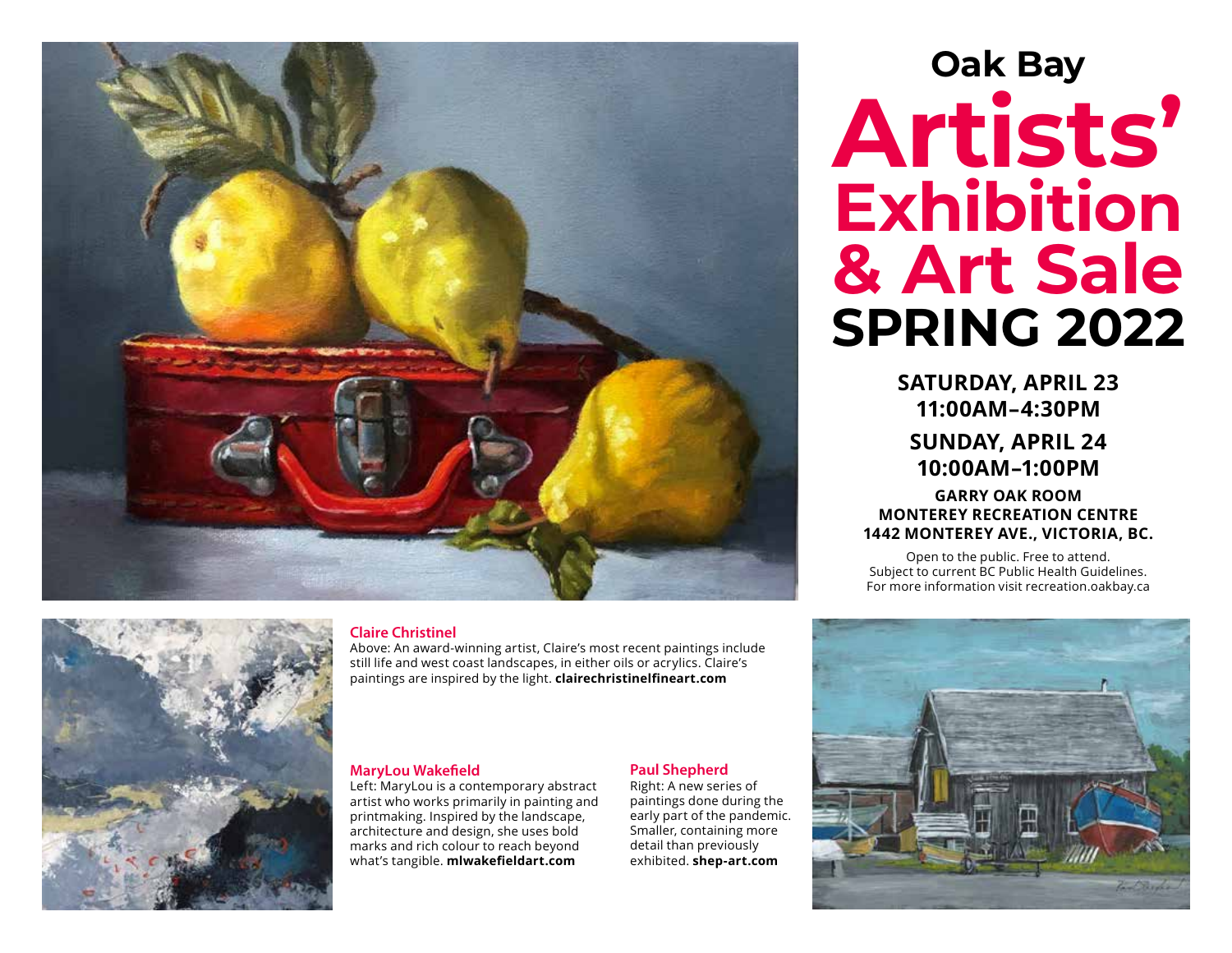

## **Carole Finn**  Above: Acrylic painter of land, water, in habitants (bears/

### wolves); limited edition Fine Art Prints. Art coach/mentor at Art On The Edge Retreat. **carolefinnartist.com**

#### **Joan Easton**

Left: Working in watercolour, florals, birds, and local scenes are the focus of my work. Originals and cards will be available and commissions are welcome.

#### **Lindy Michie**

Below: Lindy likes to play with perspective and shapes. Inspiration derives from shadows, reflection, nature and colour-inside and outside.

#### **Arlene Davey**

Right: Chinese Brush Painting with its traditional subjects and varied painting styles is shown in Arlene's work…with a modern touch!

#### **Terry McBride**

Bottom Right: Painting in acrylics and watercolour, I like to explore colour and shapes in both landscape and still life.





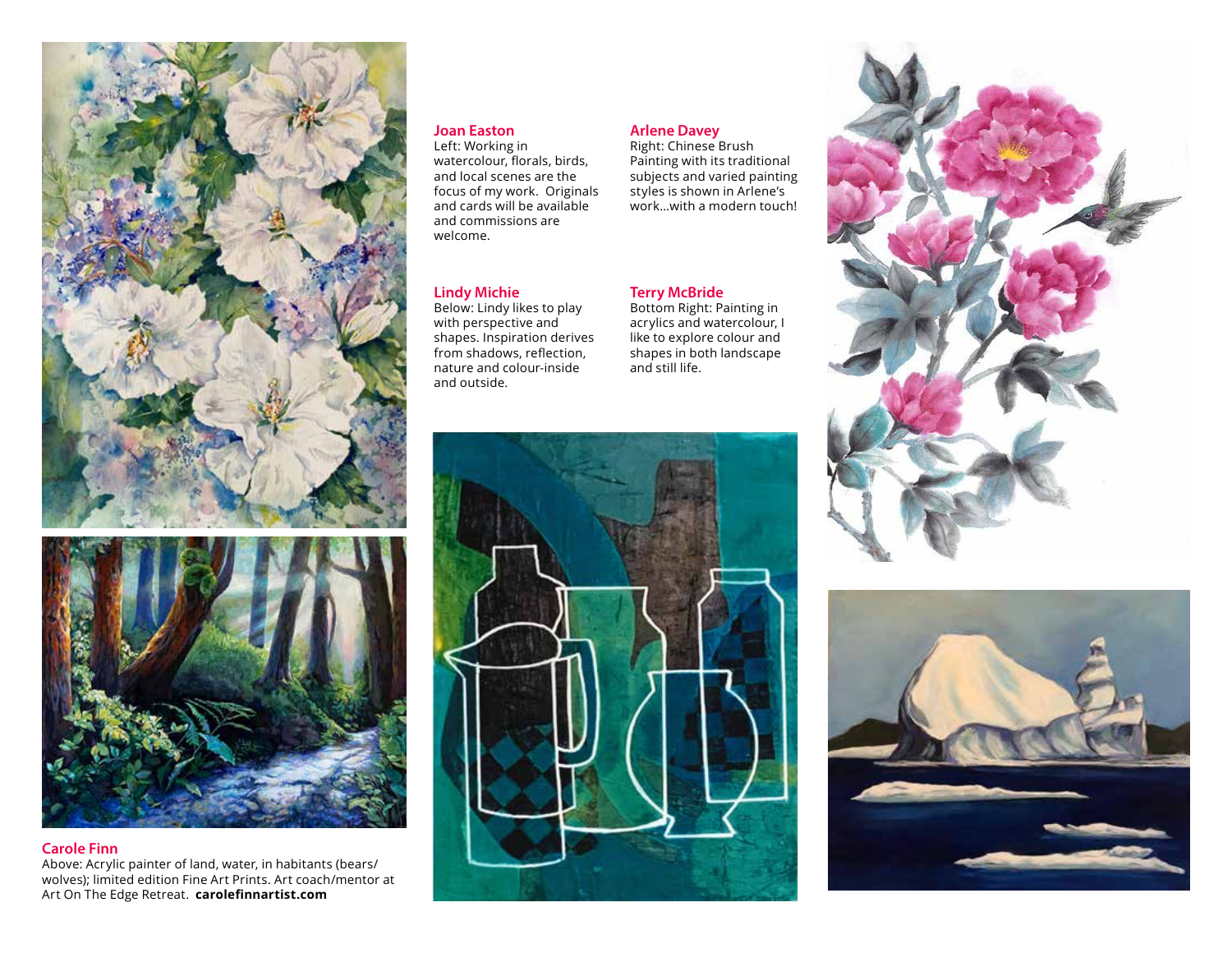

#### **Donna Ion**

Above: Paintings in small and large format celebrating our beautiful west coast forests in my unique style will be available as well as greeting cards. **donnionart.com**





#### **Joanie McCorry**

Above: Discover the new magic Joanie has created via her three-dimensional paper castings, collages and photos. New greeting cards on display. **@peridotulips** 

#### **Jennifer Olson**

Top Right: Jennifer's representational watercolour paintings are unique in their strong contrast, and luminosity. Her bold pigments and spontaneous textures capture still life, landscape and architectural subjects.

#### **Kimberley VanWeelden**

Bottom Left: Kim creates unique and vibrant floral art cards by using photography from beautiful, diverse gardens around Victoria.



#### **Christine Phibbs-Barr**

Left: As an artist and art therapist, who has finally been able to settle and play in the beautiful surroundings of Oak Bay, Christine creates paintings inspired by nature that express for her the peace, joy and light within.

#### **Anne Hansen**

Right: Anne's current work is an interpretation of Emily Carr's tree paintings, and protest the destruction of BC's ancient forests.



"THERE IS NOTHING SO STRONG AS<br>GROWING. NOTHING CAN DROWN THAT